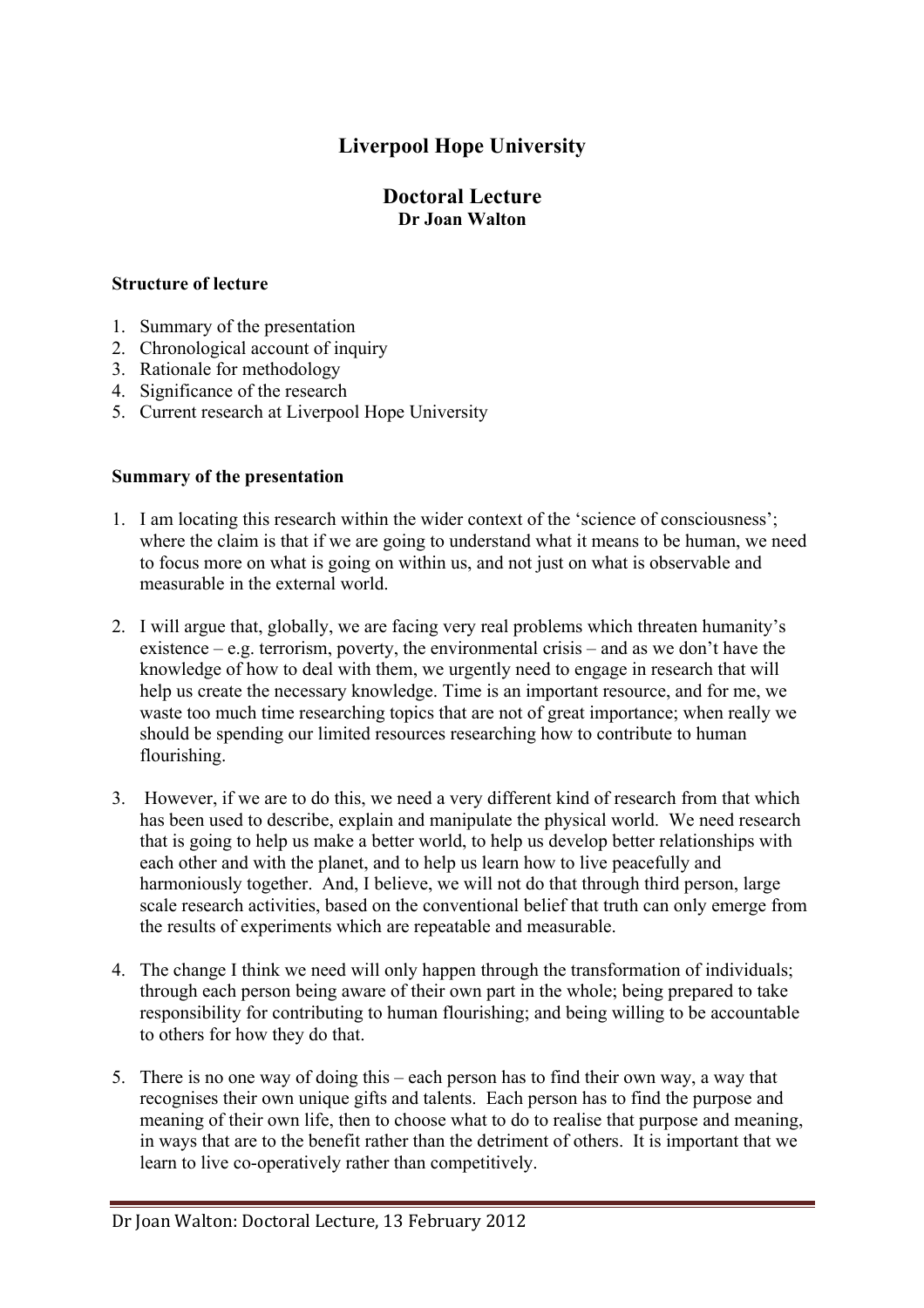- 6. There is not a prescribed way of achieving this; no research can be undertaken that will say "this is it; if you do this then we will have a transformed world'. There are no general laws that can be applied equally validly to everyone.
- 7. Rather each individual has to do this for themselves. Ghandi said 'be the change you want to see in the world'; and I would suggest that what this means for any one person needs to be researched by that person. Individuals should be encouraged to research their lives and professional practice, if they are firstly to discover and realise their own meaning and purpose; and secondly to learn how best to contribute to the flourishing of humanity.
- 8. This leads to the idea of 'life as inquiry'. If each person took responsibility for living their life as inquiry along the lines I have been talking about, then I think that we would begin to see the changes that we want to see in the world. Actually many people are doing this – there are many people engaged in what could be termed a 'spiritual journey'. But this notion of researching your own life has not entered mainstream research activity in academic settings. I want to argue why I think it is important that it does. Jack Whitehead has achieved a considerable amount in this respect with the development of a living theory approach to action research, where individuals are continuously evolving their own values-based theory of living. This is a process that needs not just to continue, but to expand.
- 9. My thesis provides an account of life as inquiry. My inquiry is unique to me and is not necessarily relevant to others. What may be of relevance, though, is the methodology. If each person were to develop their own living theory within a wider co-operative inquiry, we may well find that common themes and shared truths emerge from our individual and shared experiences. It is a different way of approaching research. I contend that it is a necessary way if we are to address the real problems that exist in the world. Educated into conventional research methodologies, many people do not realise that materialist assumptions underpin them. If we identify and question these assumptions, the full range of possibilities becomes open to consideration. My thesis stands as an original contribution to knowledge which aims to persuade people that we need different forms of research including that of the individual researching their own lives, and engaging in dialogue with others about the learning that emerges. I hope to communicate some of this in the lecture today.

# **Chronological account of inquiry**

# **First critical incident: Experience of the suffering of children**

The story of my inquiry begins in my first job after leaving school, which was as a housemother in a children's home in Cheshire, looking after 8 children in the long term care of social services. Coming from a strict but secure and loving home background myself, I had real difficulty coming to terms with the kinds of dysfunctional family backgrounds that these children had come from. For example there was a family of four, whose father was in prison having threatened the headmaster of his son's school with an axe, and whose mother was in long term psychiatric hospital. Each of the children manifested severe behavioural problems, which included aggressive and violent behaviour to the furniture, to each other and to the staff. I was often the object of attack, particularly from the 13 year old girl who could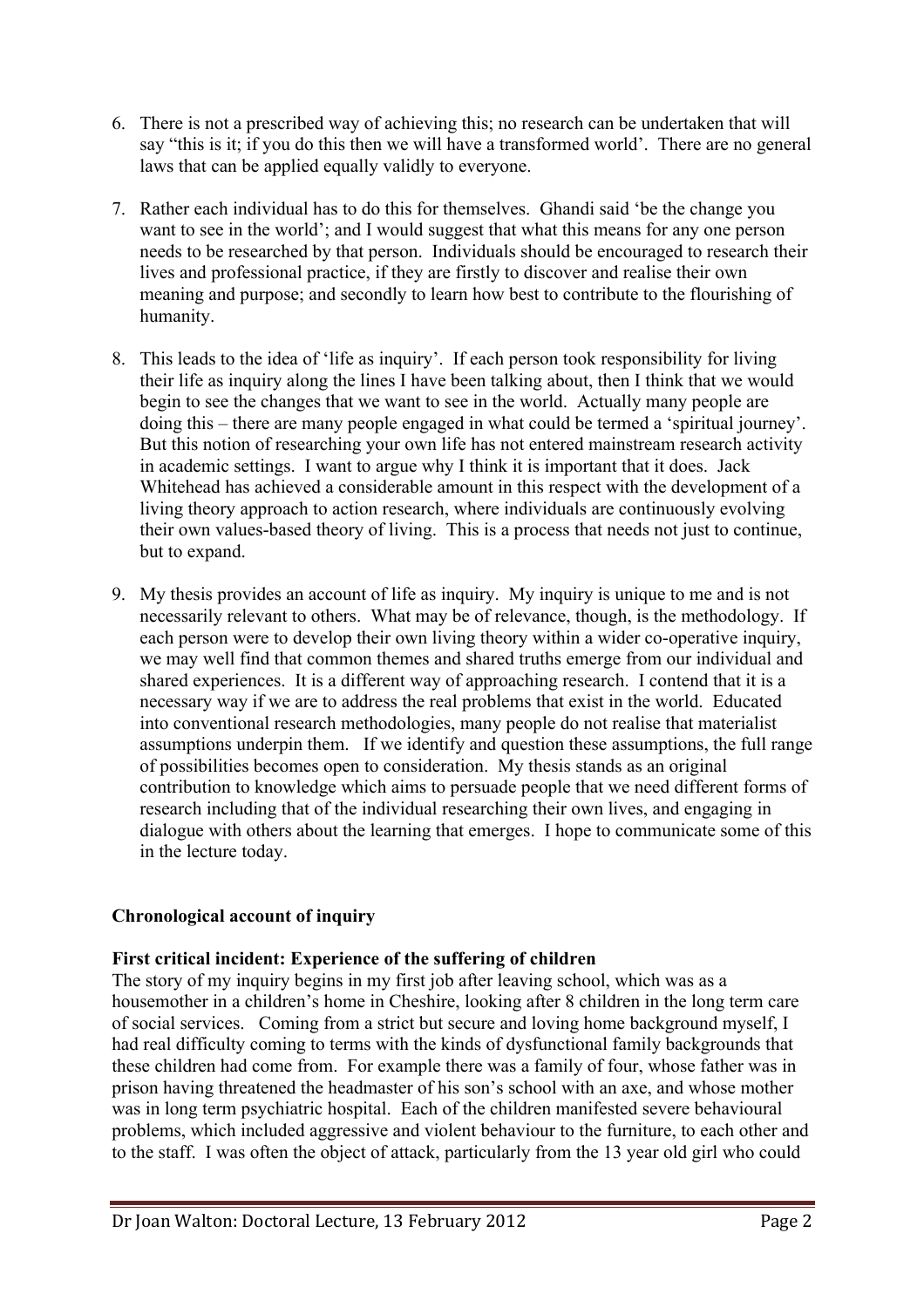be superficially charming, but who became a tigress when crossed. She was only 5 years younger than me, but in many ways it felt as though she belonged to a different universe.

The greatest impact this first job had on me is that it opened my eyes to the huge suffering that existed in the world; and for me this awareness was particularly acute, because it was young children who were suffering, children who in many ways had no chance and no choice for things to be different. One of my most acute memories is sitting outside the bedroom of a 7 year old boy of whom I was very fond, and listening to him cry himself to sleep night after night asking for his daddy to come back to him; and I knew from his family file that that was not going to happen. I sat there feeling completely helpless to do anything for him.

It was this feeling of helplessness in the face of the suffering of these children that was the first critical incident which triggered my inquiry. Because what I was asking was: "How is it possible for there to be meaning and purpose in a world where such suffering is possible?"

I had been brought up the daughter of Christian parents, so I was well used to Christian explanations of suffering, but these did not help me. No matter how much I thought it through, I could not think of a reasonable explanation as to why these children should be subject to so much emotional pain.

I was working in this home prior to the start of the 40 hour week, so I lived there full time for 5 days a week. Living with these feelings of inadequacy and helplessness for so much of the time did me no good at all, and I went from being a lively and outgoing teenager, to getting very depressed, disillusioned about life, and losing all my confidence. So I too entered a period of psychological suffering.

At this stage, I was feeling that my sense of extreme helplessness was a consequence of my own failures, that my lack of knowledge was somehow my fault; so what I needed to do was go to university to gain the knowledge I was lacking. After nearly two years of being in that home, that is what I did; I signed up for a social work degree at Bangor University, that also allowed me to study Sociology, Social Psychology, Philosophy and Study of Religions. It was a fascinating and wide-ranging course where I learnt a huge amount of interest and value.

However, what I did not learn was how to return to practice, and better help those children in my care. I came to realise that all the theoretical subjects covered in university are all very well, but unless the course is practice based, they do not directly equip you to make a difference in the world And I wanted to be able to make a difference to the lives of those children.

# **Spiritual crisis, depth psychology, and action research**

All of this was hitting me pretty badly. On one level, university was a great place to be, full of intellectual and social stimulation. However, this was undermined for me by what I can only describe as a spiritual crisis. I was questioning everything – the age old existential questions concerning what life was about. I had an intuitive sense that somehow my life, all human life was meaningful, that there was a purpose to the universe and it had not been created through random chance. I just did not know how to discover what that meaning was. I could not find the answer in science, because it seemed to me that science was based on the notion that the physical world was all there is, that the world was created through random chance – and that certainly did not give a reassuring answer to my questions of meaning. And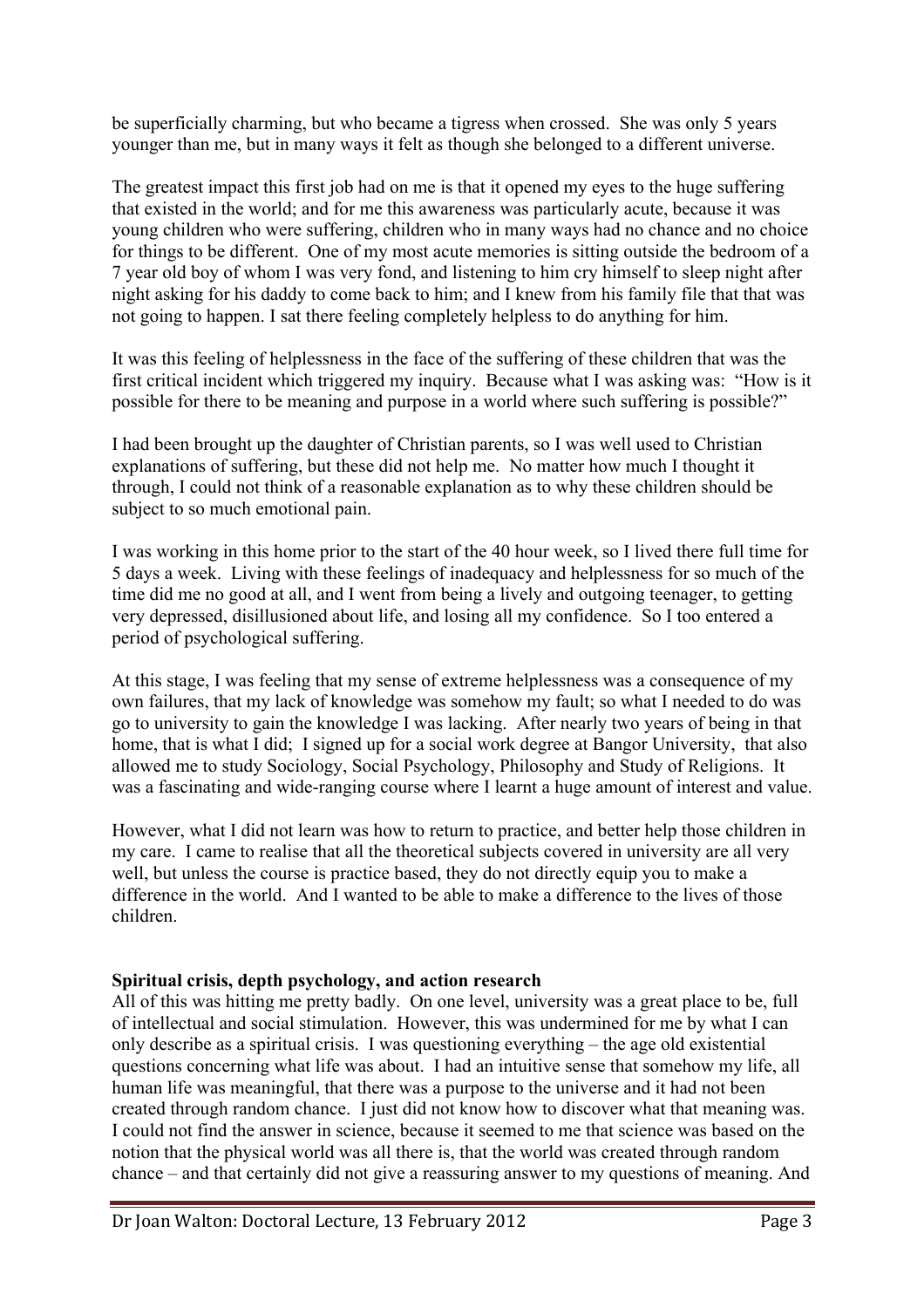I felt intuitively that there was more to life than met the eye. Religion did not provide the answers either, even though I had by now learned about a wide range of religions, eastern and western. Yes, they suggested that life was meaningful – but each one gave different understandings and beliefs which they wanted adherents to accept – and I was always somewhat of an independent thinker who wanted to ensure that any beliefs I held were coherent with my own experience of life, rather than moulding my actions to fit a set of prescribed beliefs and practices.

It was at this time that I encountered Carl Jung and depth psychology. Depth psychology acknowledges the existence of the unconscious, and is concerned with understanding the relationship between the unconscious and the conscious. The theory is that how we think and behave is influenced by what goes on in the unconscious; and that if we can learn more about that relationship, then we are able to live more full, complete and healthy lives. Jung, one of the pioneers of depth psychology, based his therapeutic interventions on this theoretical principle. At the age of 19, I read Jung's autobiography and was completely gripped by it. I could identify with a lot of his earlier experiences: he came from a very religious family and had Christianity imposed on him; he suffered a spiritual crisis, and had a complete breakdown. Although I did not have a breakdown as such, I think I came fairly close. But then Jung went on to develop a range of understandings of what it meant to be human, which included a spiritual dimension. It also included a development of Freud's idea of the unconscious; but to me Jung's understanding and interpretation of the unconscious was much more interesting and relevant than Freud's.

So that set me off on a journey of exploration as to what was going on in my own unconscious. In essence this involved learning to withdraw through a range of what would now be seen as meditative techniques, though at the time I did not have that kind of language to describe what I was doing. I also developed a form of free-flow journaling, which proved to be hugely effective in enabling me to make connections between what was going on in my inner psyche, and what I was doing in the external world. I had discovered what for me was an effective way of integrating theory and practice, reflection and experience, inner and outer. It was at this time I was introduced to action research. One book that was hugely influential to my life and to my future research was *An Experiment in Depth* written by P.W. Martin. In this book, Martin explores Jung's ideas of depth psychology, explaining that he considers there is an urgent need to understand more about the relationship between the conscious and the unconscious. He proposes a number of techniques that can be used to develop this relationship, which he describes as an experiment in depth . Writing in 1955 during the Cold War, Martin says:

There is here an immense new field of activity for the social sciences, the sciences of man. Whether they are capable of rising to such a challenge remains to be seen. A development of methodology which involves a development of faculties latent in the scientist himself is not to everyone's taste. A development in scope and concept which relates the social sciences directly to the greatest social and psychological problems of the age is a widening of responsibility many would hesitate to accept. But this much seems reasonably certain. In the experiment in depth, social scientists have possibilities of action-research vastly surpassing in importance anything so far undertaken by man: an unexpected universe of experience, in which all the great inventions wait to be made. …As and when (an) understanding of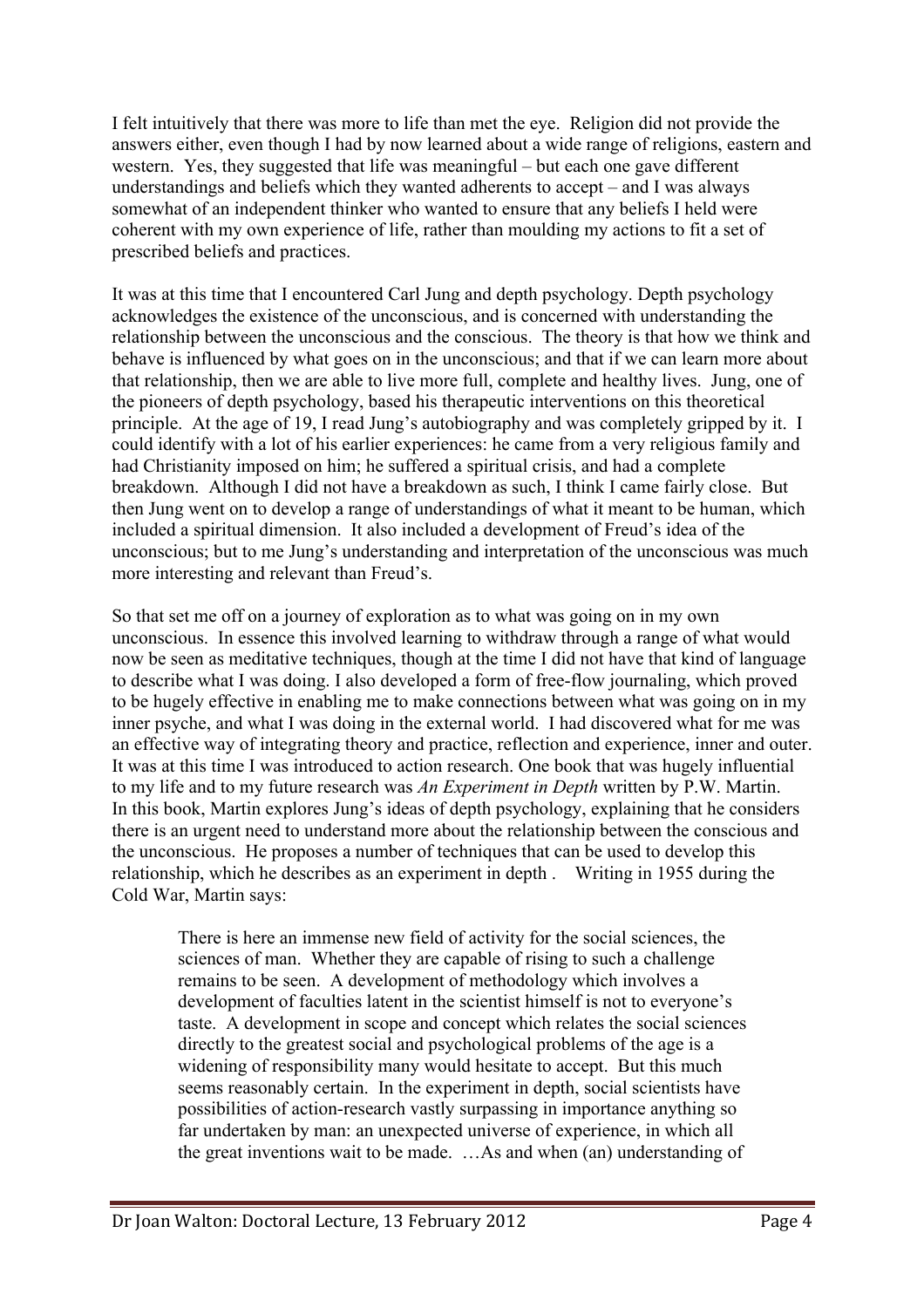the human spirit is reached, psychology, science and religion can work as one. (p. 204)

I took this idea of action research into my social work training, and chose to base my practice based assignments on an action research approach to developing practice. I made this choice because I had come to the conclusion that I was not going to find answers that satisfied me concerning an explanation for suffering in either science, religion or in the various disciplines I engaged with at university; nor was I going to improve my professional practice with the challenging young people with whom I worked through the reading of theories and text books. What I needed to do was create an active dialogue between the experience and learning of others expressed through academic and other sources of information; and my own practical experience, so that my professional skills and my ability to relate to and work effectively with young people and their families developed as a result. There was no bank of 'ultimate knowledge' to tell me what to do; but through action research I had found the best means possible of enhancing my practice skills.

So action research became a central part of my practice from the mid 1970's, and indeed I gained funding for several major projects using this as the methodology. It therefore came as a shock when I entered an academic environment, and found that action research approaches to the generation of knowledge, which contribute to an improvement in the quality of people's practice and lives, were not firmly embedded; that in many ways its proponents were still struggling for acceptance. The situation is gradually improving. However even when action research is introduced within an educational setting, it is often used in a somewhat formulaic, problem-solving way, and does not encourage the deeper forms of reflection and creative learning that Martin was proposing in 1955, and that I and others do now.

# **Second critical incident: death of Jerry, my partner**

The next few years went by fairly smoothly. I moved on from social work practice into social work education, then into developing my own education centre. My daughter Rachel was born, and spiritually, I felt able to live in a way that accepted the hypothesis that there was more to life than met the eye, that there was some kind of deeper and more meaningful wisdom to our lives, without feeling the need to explore what that was to any great degree.

Then came the second critical incident of my life. I had not long had my  $40<sup>th</sup>$  birthday. I had separated from my husband, and had for some time been in a personal relationship with Jerry, whom I had known professionally since my mid-20's. Rachel thought the world of Jerry, and for some time the three of us had been looking for a house to live in together. We had found one – our ideal home in an ideal setting. We bought it at the beginning of July. It needed a lot of work, and Jerry was enjoying himself doing it up. Then on the  $21<sup>st</sup>$  July, he died very suddenly of a heart attack.

It is difficult even now to talk about the devastation of that, both for myself and for Rachel. In life, I had only feared two things: something happening to Rachel, and something happening to Jerry. And now one of those two things had happened. Previously I had sometimes thought about what would happen if one of those two things occurred; and my response to myself was that I would fall apart at the seams. When Jerry died, that is what I expected to happen.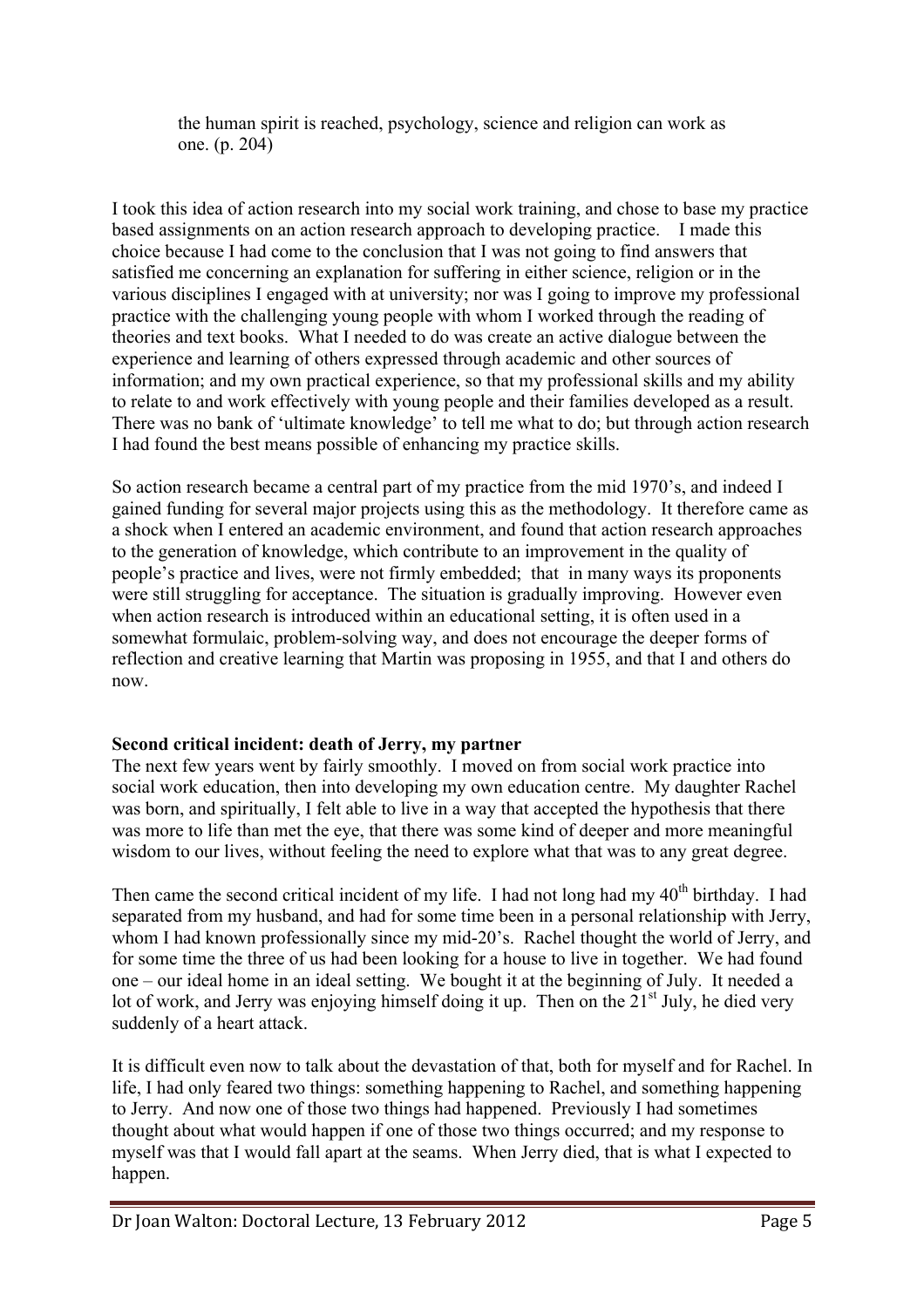But it didn't. And this is where my inquiry moved onto a completely different level. For two things happened. Firstly the support I received from my family and friends, which was way beyond what I could have expected. And secondly, there was what I can only term a form of spiritual support. When I felt that, psychologically, I was crashing to the ground and was about to disintegrate, it was as though a virtual safety net rose up to catch me and hold me. That was not to say that life was easy for Rachel and myself; but we survived and that was the main thing at that stage.

In terms of my inquiry, though, making sense of this experience was not a straightforward process. Six months after Jerry's death, I was at my lowest point. I was surviving, but only just. Despite the experiential safety net, intellectually I was torn between thinking that there could be no meaning in a life where Jerry's death had happened just at the point where Rachel, he and I were to start the new life we had all planned together, and looked forward to so much; and feeling there was actually meaning to what had happened. The decision I made, despite the grief and devastation, was to accept the hypothesis that there was meaning to what had happened. The next stage of my inquiry was to investigate what that meaning might be.

I went on a weekend retreat with a friend; and during that weekend picked up a leaflet produced by an organisation called the Scientific and Medical Network, an organisation which aimed to *"deepen understanding in science, medicine and education by fostering both rational analysis and intuitive insights. By remaining open to intuitive and spiritual insights, it fosters a climate in which science as a whole can adopt a more comprehensive and sensitive approach."*

The founder of the organisation, George Blaker, talked of *"the possibility that forms of intelligent life exist that are invisible to us and operating in quite a different environment of their own, some of it interpenetrating ours but all of it undetected by our ordinary bodily senses. Such an expansion of the unspoken but compelling assumptions confining human thought would be bound to lead to a new renaissance of human creativity in all directions."*

Because the organisation believed in taking a scientific approach to understanding life, but did not exclude the possibility of spiritual dimensions, it seemed as though this was a place where I could explore my intimations of the spiritual in a grounded and evidence-based way – albeit accepting different forms of evidence to that required by more traditional forms of science.

I was an active member of that organisation for about 5 years, and during that time I met more fascinating people, and was involved in more fascinating conversations than I had ever done previously. But I am by nature, it seems, an action researcher; in other words, the relationship between theory and practice are central to me. It is important to me that my beliefs about the world are validated by my experience; and that my understanding of my experience is informed by rational and robust theories. In the end the Network was too much of a talking shop; people fascinated by all kinds of ideas, but not wanting to talk about what these ideas might mean for how they lived their lives. I was really only interested in ideas in so far as they had a relevance for making a difference in the world.

A number of people within the Network agreed with me, and we started a process of looking at our various understandings of the spiritual. This represented a key development in my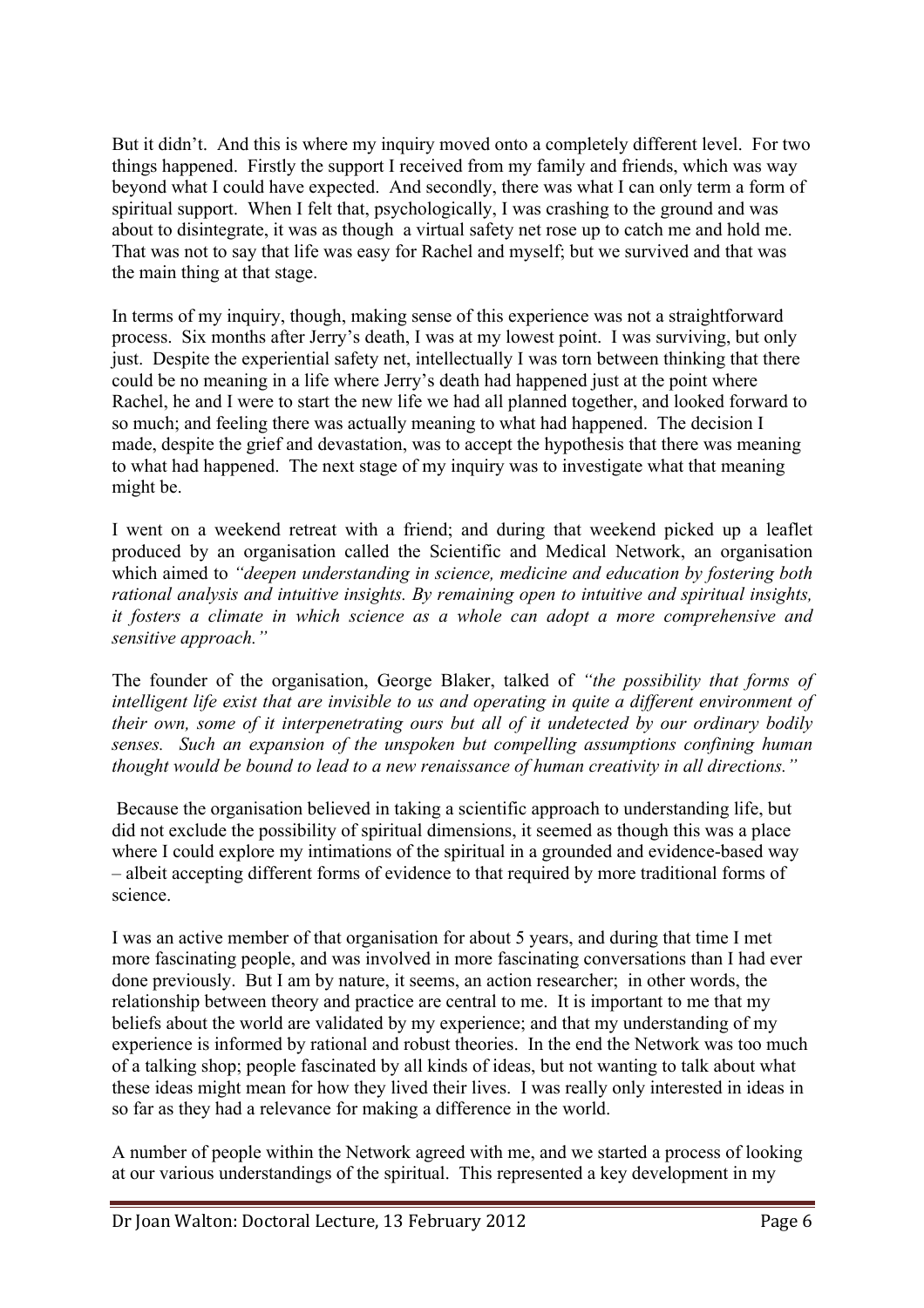research activities. Although there was a wide range of experiences and beliefs, there was one thing we had in common; we all felt that the various threats to global wellbeing, the terrorist threats, the environmental threats, etc. were not going to be resolved by conventional science, that what was needed was a transformation in hearts and minds, and that this transformation would not just be about the intellectual and emotional, it would also be about the spiritual dimensions of our being.

Some of the discussion focused on what could be done to resolve those crises. There is always at tendency to look for the 'big solutions'. Science is rather like that. If we can discover the ultimate truths about life, find the theory of everything, then we can find the definitive answer to all problems. Others have different versions: if we can only find the right political system; or the right religion…..what these all have in common is a belief that there is one way of seeing, one way of doing things that would be true for all. The basis of methodology for traditional science is that for something to be true, it needs to repeatable, verifiable and predictable.

Yet the conclusion reached by this group of people that I was working with at the time was that if the planet and the people on it were not to be destroyed through the action of human beings, if transformation were to happen on a global scale, then it was not going to happen through the finding of one magical answer, be that scientific, political or religious. It was going to happen on an individual basis; transformation of the world would only happen through the transformation of each person within that world – 'transforming the world through transforming self'.

This then raised the question: so what is involved in transforming self? What does living in a transformative way actually mean in practice?

A group of us decided to engage in a co-operative inquiry with this question as its central focus. Co-operative inquiry is a form of action research developed mainly by John Heron, who has written amongst other works, a book called *Sacred Science*. Co-operative inquiry allows a group of people to come together to explore any question relevant to improving the human condition, sees all experience as relevant, and prioritises the dynamic relationship between theory and practice.

A group of 10 of us met for 6 weekends a year, initially for a year, but then extended this twice, so that actually we met for three years.

Each individual was inquiring into the question: "What does transformative living mean for me?" We would each live our lives in the world holding that question in our minds, and exploring it in our own unique ways. We would then meet, and in turn we would share our experiences.

It was in that meeting and sharing that the most profound shifts took place. To hear about another person's spiritual journey, to have the privilege of engaging in deep conversation about its significance, and to have the pleasure of others listening in a caring, respectful, fully attentive way to one's own experiences and reflections, is really one of the greatest and most rewarding experiences I have had.

Much of my current research and writing explores the value of integrating individual with collaborative inquiry – and it was the work we did in that group which generated this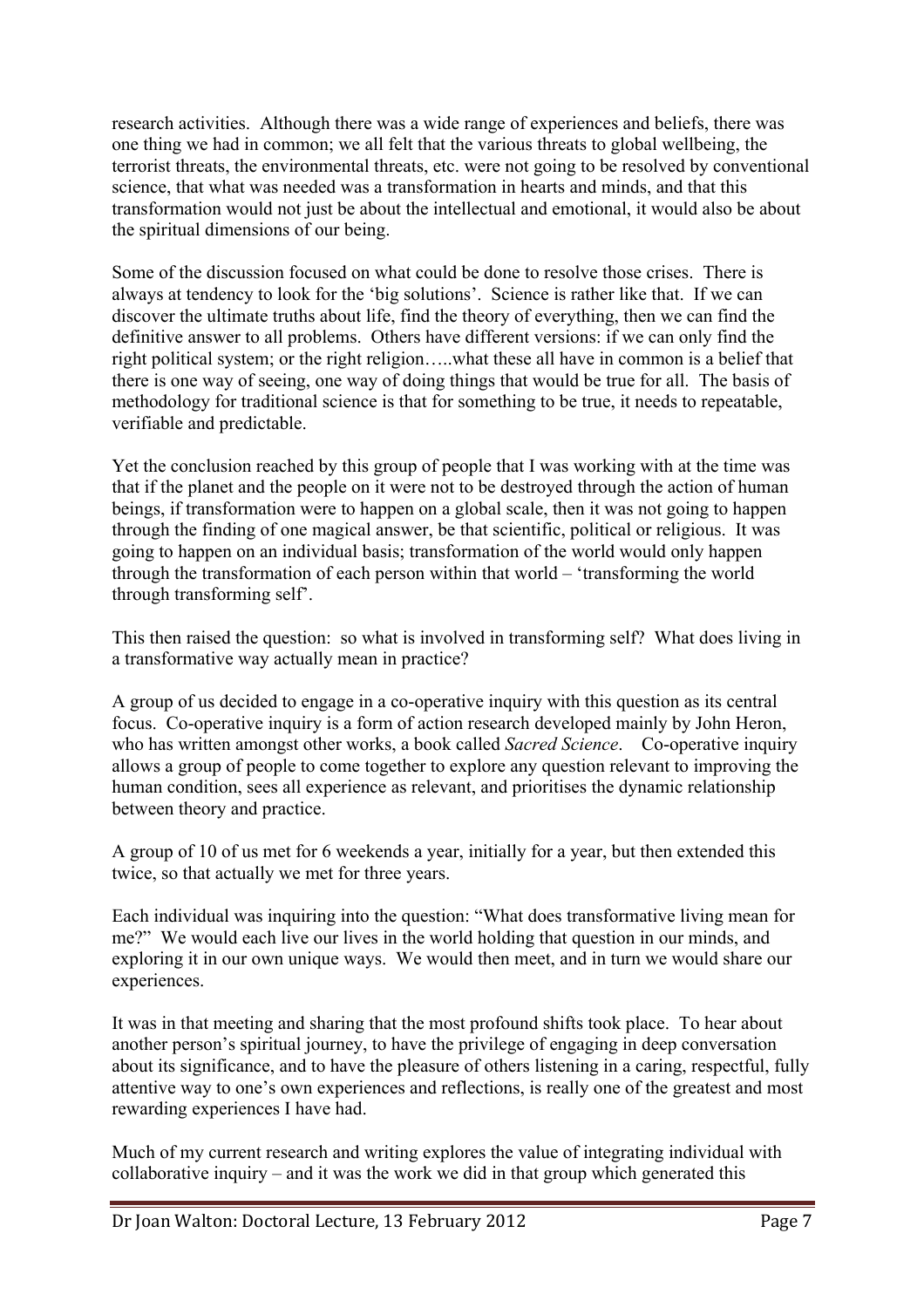learning. Ultimately each person is creating their own 'living theory' – their way of living their life that is right for them, founded on a value base and belief system that had been uniquely shaped from their own experiences and reflections. However, this has not been shaped in isolation from others – there is a sense of connection, of belonging, of community, which is hugely nourishing at all levels, spiritual, emotional and intellectual – whilst at the same time encouraging liberation and autonomy, and not obedience and dependency.

In one of my journal entries at the time, I wrote an extended piece which included the following:

If this is a research enquiry, seeking to discover that which is not currently known, how can I provide evidence to demonstrate the validity of my findings? I know I cannot prove any of it. But each person has the choice to enter into a process of this kind, and test it for themselves.

What have I learned about what I need to do in order to continuously engage in transformative living? I have always known that I cannot learn this by observing others, and analysing their behaviour from without. I can only do this by going within, and allowing what is there to emerge in whatever shape or form it chooses.

The road to transformation is not an easy one  $-$  all the great myths and spiritual traditions say this. But there are huge rewards to be gained – the myths and traditions say that also.

We seek to achieve wholeness and harmony in the external world. Through spiritual practices, we can go within, and experience the peace and stillness to be found there. When we emerge from that place, we can enter into the world, carrying that sense of peace with us. As within, so without.

Action research as a methodology allows us to integrate the external and internal, the action and reflection, to ensure that what I do in this moment emerges out of the moment just passed. It is a form of Jack Whitehead's Living Educational Theory, in which his enquiry: "How do I put my values into practice?" is located for me within a broader question: "How do I realise in my external life my sense of relationship with an internal spiritual source of Love and Wisdom – and ultimate Unity – that connects me to all aspects of existence?"

The act of developing forms of research such as the co-operative inquiry, of which I have been a part, acknowledges me as a participant in the world, where my every action affects the whole – where I seek to discover that which will support the unfolding of the universe through discovering how to unfold that which lies latent within me. I and the world are one – as soon as I separate myself from it, I diminish both myself and the world.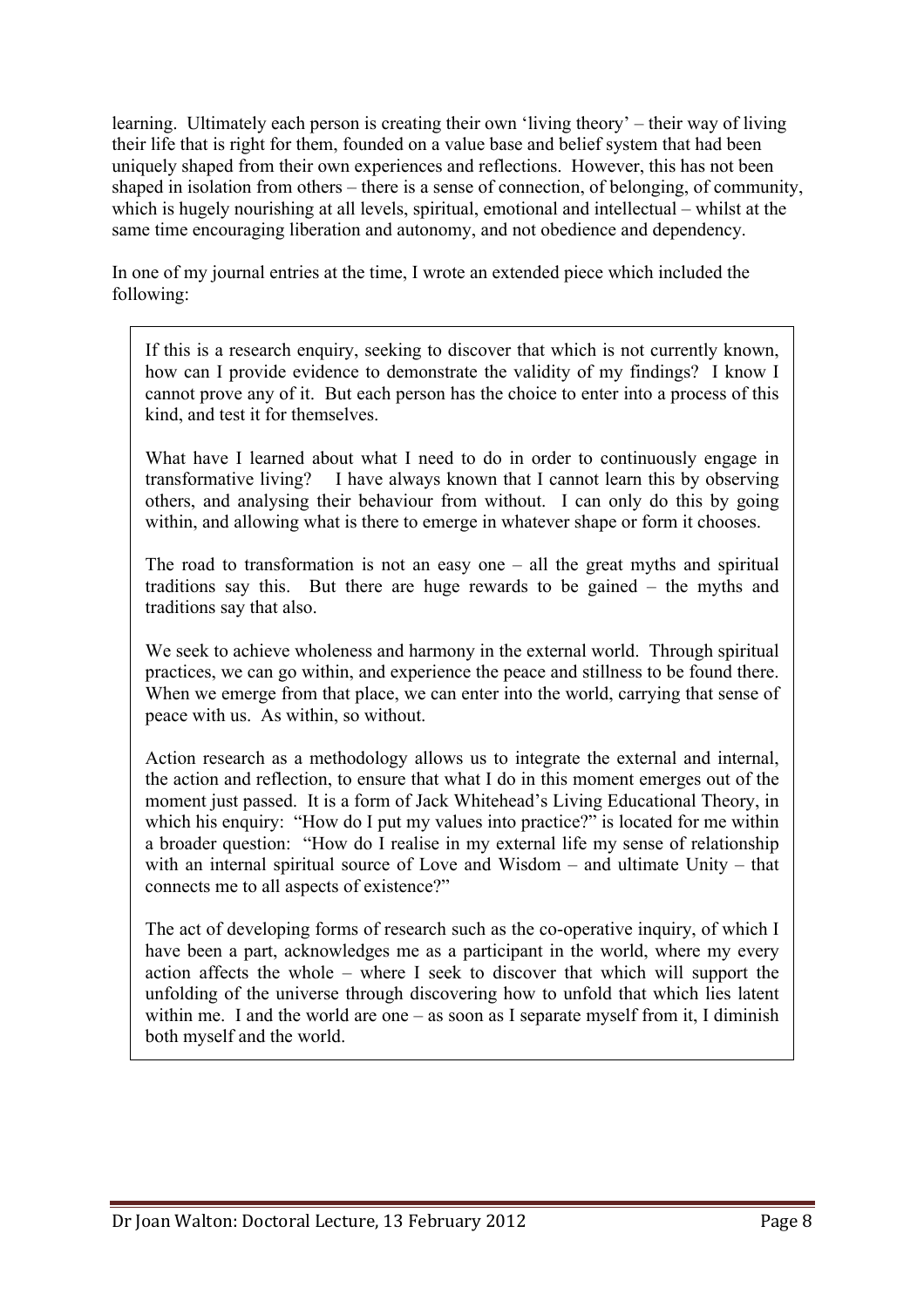# **Rationale for the methodology**

My thesis is a narrative of my lifelong inquiry based on an action research methodology which includes both co-operative inquiry and living theory. The question can very validly be asked: how can your research be seen as making a contribution to educational knowledge, when clearly it is a story of a personal journey, and as such gives accounts of experiences and reflections that are idiosyncratic to you? I have recently heard it said of action research that "the plural of anecdote is not evidence". Research which focuses on the 'I' is often perceived as being narcissistic.

However, these viewpoints are based on the assumptions that questions concerning meaning and purpose, questions concerning the significance of pain and suffering, questions about preventing the very real crises that threaten human existence, can somehow be answered using the conventional methodologies of the sciences. These assumptions are that there are only 'physical' laws determining all that happens, that we can discover these laws using conventional scientific methods, and that when we do that, these physical laws will lead us to the answers to all other questions.

There is a growing body of evidence from diverse fields of research including quantum physics that challenges these assumptions. The claim that this third person 'objective' methodology is superior, in that the nature of the truth it generates is superior, is based on an unverifiable assumption – the assumption that the material world is primary, and that everything else is derived from the material world. It is seen to be irrational to think otherwise. Richard Dawkins is a major proponent of this point of view – he seems to set himself up as a Tsar for Rationality. What is less often recognised and acknowledged is that his claim for the superiority of rational thinking is based on a completely irrational belief – that is, the physical world is all there is. I would like to illuminate the unequivocal fact that there is no more evidence to support the view that the physical world is primary than there is to support the view that consciousness is primary, and that the physical world has emerged from consciousness.

I think this is an important hypothesis for every thinking person to inquire into. For in our western society and in contemporary Britain, we have been so completely socialised into believing in the primacy of the material world that it is very difficult to think in different terms….. yet this is what I believe we must do.

I want to say here that I am approaching this from a rational perspective myself. I can equal Richard Dawkins in terms of rational thinking – I am a member of Mensa, my formal IQ puts me in the top 1% of the British population. In my student days, I would gain near to 100% in subjects such as philosophical logic, and statistics. I am not saying this in boast – more as a response to people who might claim that I do not have Richard Dawkins rational thinking skills, hence cannot argue with him on equal terms. I know that in this arena of rational thinking, I am at least his equal. So I believe I am justified in stating that, under the cover of his claims to rational thinking he is in fact using rhetoric to disguise assumptions that are not based on verifiable evidence. His assumptions are based on a leap of faith as great that of any religious believer. Indeed I cannot escape the ironic notion that the extreme nature of his non-rational claims, combined with the great zeal with which he delivers them, gives him the air of a fundamentalist. Because of this and the fact that many of the things I am interested in can be criticised as flakey or 'hocus pocus', I want to state my claim to rationality. All of my contentions have a rational basis to them. A considerable amount of my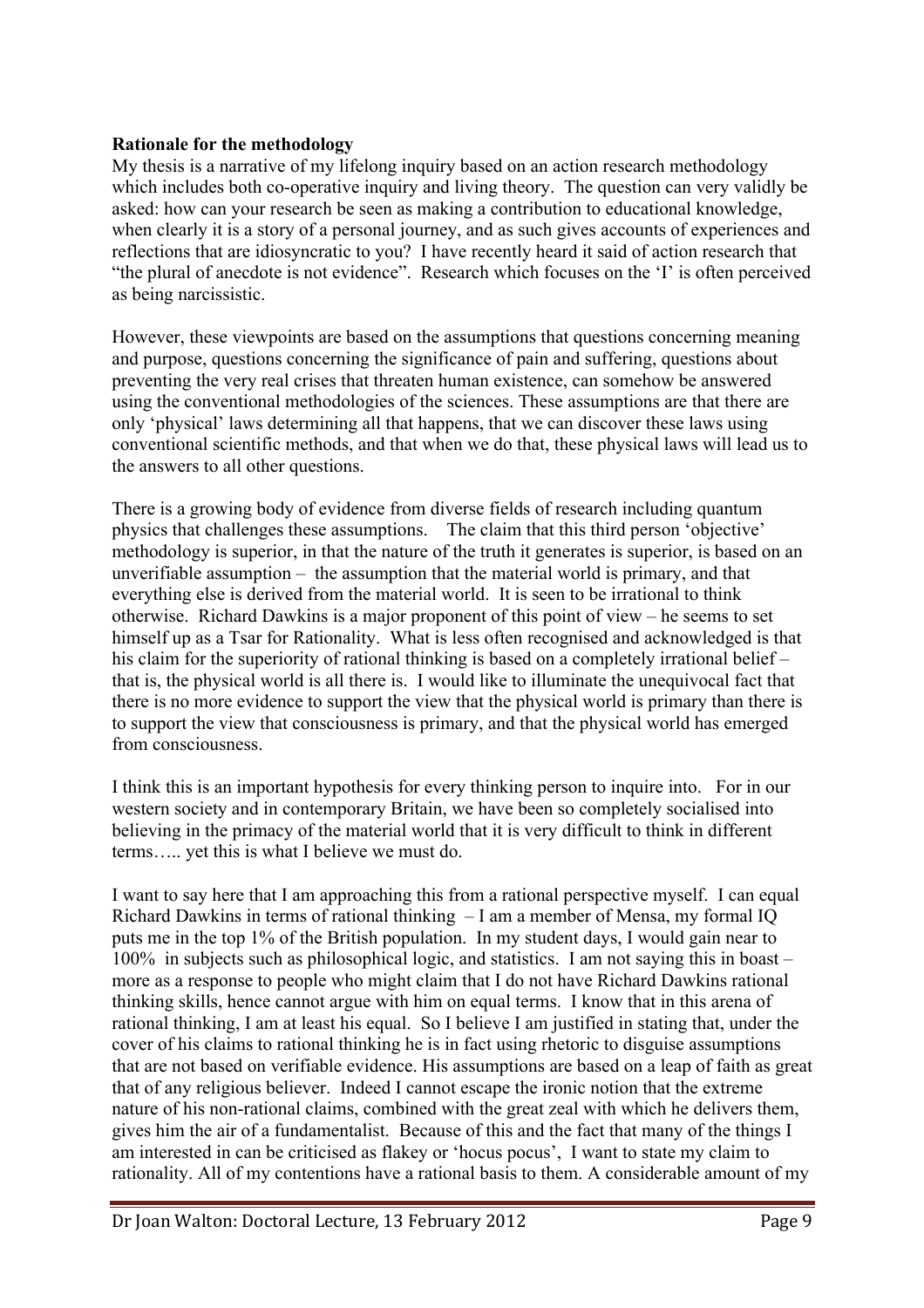thesis discusses the development of my hypothesis and my examination of it for weaknesses; rational and otherwise.

# **The significance of the research, and its contribution to the creation of knowledge**

My research to date has led me towards the growing area of scientific study known as the 'science of consciousness'. The scientific study of consciousness has been developing since the late  $20<sup>th</sup>$  century. I went to one of the first conferences on this in Tucson, Arizona in 1996, and have pursued an interest in it since. This area of study has emerged from the realisation that we understand little or nothing about the thing we experience as consciousness. We do not know where it starts or ends – humans clearly experience it, most people would accept that animals experience consciousness – but how about insects ….trees…flowers….. People have differing beliefs about this….but no-one can prove whether they are right or not, because we have no form of instrumentation to measure whether consciousness is absent or present.

The significance of this, in the particular context of my thesis, is that it is equally valid to assume that consciousness precedes the material world rather than seeing it as an emergence from the material world.

An alternative to the conventional way of viewing the universe is to say that the brain transforms a reality that exists beyond the brain into what we experience, rather than being the originator of all our experience.

To be clear about the context in which I am saying this:

- 1. The dominant western world view is based on conventional scientific thinking which tells us that the brain is the physical origin of all experience, and that all conscious experiences– beliefs, wishes, desires, etc – are epiphenomena of the brain – are byproducts of the brain's functions.
- 2. Conventional academic research is based on the premise that the material world is primary, and the nature of reality can be determined solely through methods of observation, measurement, and repeatability.

Of course, coming from a Christian family and speaking, as I do, from within an ecumenical university, I am acutely aware that any person coming from a Christian perspective immediately challenges the conventional world view; because within the Christian worldview. God is responsible for creating the world and all the people within it – so obviously there is a spiritual reality that is primary and the physical world is created by that spiritual source. However it seems to me that there often develops a confusion of thinking. For 'God' is so often perceived as a 'physical' being separate from the world – is usually spoken of as 'he' except by those who decide to be rather more broadminded and refer to 'she' – but either suggests a gender and a person. Much within Christianity takes a physical form, for example, the Virgin Birth, the Resurrection, or in specific set rituals such as Orders of Service and Communion.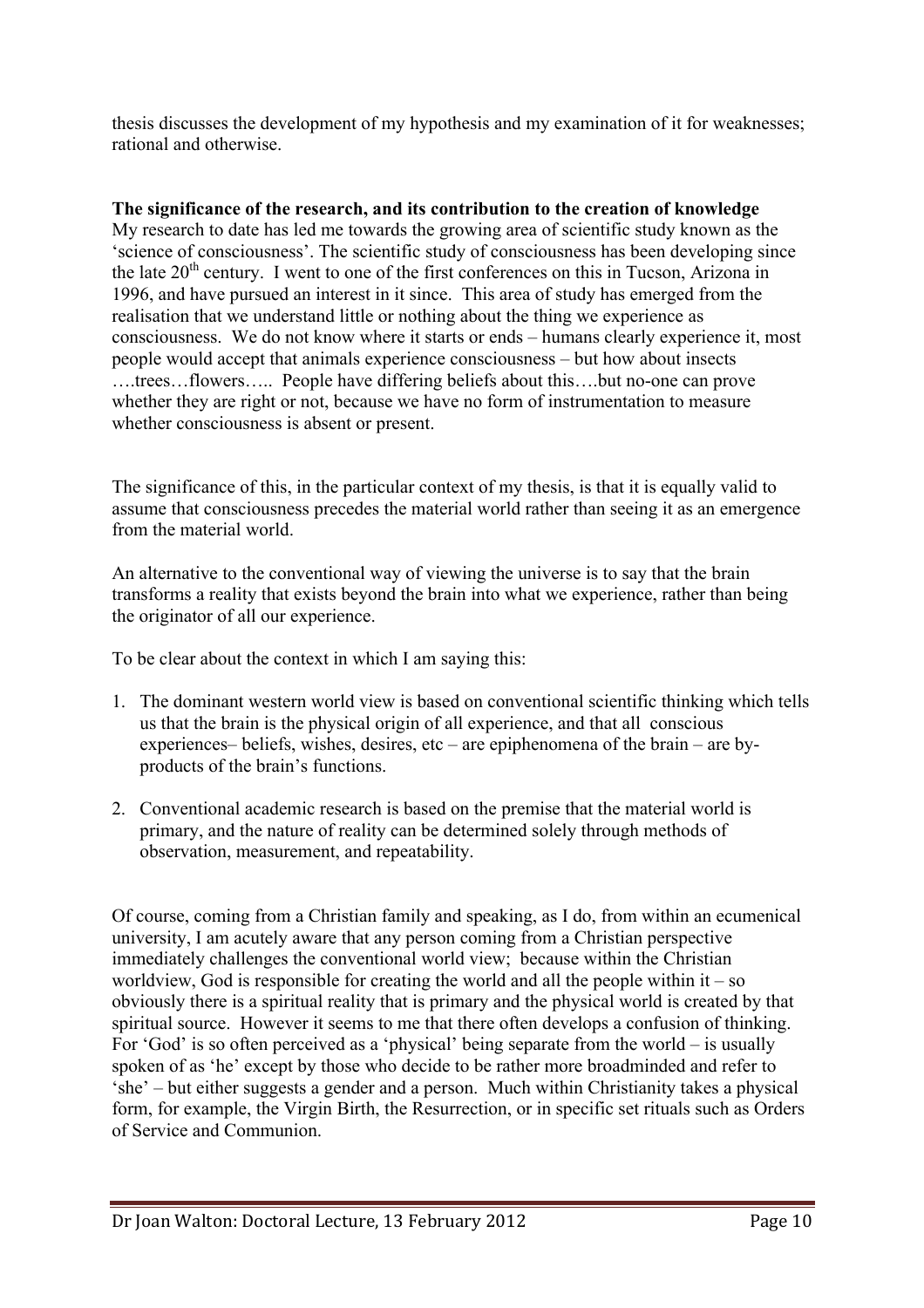In any religion, a believer's life is largely set out for them, where the laws of the physical universe are replaced by, or seen as of lesser importance than God's laws; where the physical origins of the universe are seen to reside in God's hands, rather than in a chance, cosmicallyoriginated, 'big bang.'

Indeed for many scientists who are also religious believers, the laws of God, and the laws built into the physical universe are not incompatible and frequently reside quite happily alongside each other.

What is missing in this is the autonomy of the individual; permission for the individual to accept the principle of a spiritual source to reality, and then to be free to investigate what that might mean for him or her through their own exploration, free from the constraints of any prior belief system or a predetermined set of laws. It is actually quite difficult for someone in a religious context to liberate themselves from the set of beliefs which they have so long subscribed to within a community of believers, and to set off on what is largely an independent inquiry. But there are considerable benefits in doing so.

As I have shown through my own inquiry, taking an independent path does not mean that you do not find a community of others engaged in a similar exploration – it is just that the nature of the relationships and of the conversations are somewhat different.

To free myself from preconceptions associated with religious viewpoints, my way of phrasing my worldview is to say that I accept the hypothesis that consciousness is primary, and that the physical world has emerged from consciousness, rather than the other way round. The implications of this are huge. It means that if I as a human being am grounded in, and connected to, a source of reality that exists beyond the physical, whilst including it, then I am not wholly constrained by the laws that govern the physical universe. It means that if I use methods that enable me to access that wider consciousness, then I may be able to access sources of knowledge and wisdom that are not available to conventional scientific discovery. When I use these different methods to explore my consciousness – meditation, journaling, contemplation, deep reflection – what I may be doing is discovering a reality that exists beyond the material.

My research is ultimately about exploring the hypothesis that consciousness is primary; and the worldview that I provisionally accept and live by is one that acknowledges the existence of a wider reality beyond the physical. But I am staying open to what the nature of that reality is. This is what differentiates the way that I explore from the path of the religious believer, who generally accepts the beliefs and rituals given to them by their particular belief system.

Here is where I return to two points made earlier:

- 1. Why this kind of research is important.
- 2. Why it has to start with the individual, then broaden out from there.

I am repeating myself here; but hopefully you will now be able to understand this in a wider context. I said earlier that I think we need a different kind of research if we are to deal with the current crises in the world. The reason for this is that I see the crises as having their origins within the human mind; within individual and collective consciousness, which translates into human behaviour. Hence it is only through a transformation of consciousness that we will resolve those crises, and enable humanity to truly flourish. And to repeat, that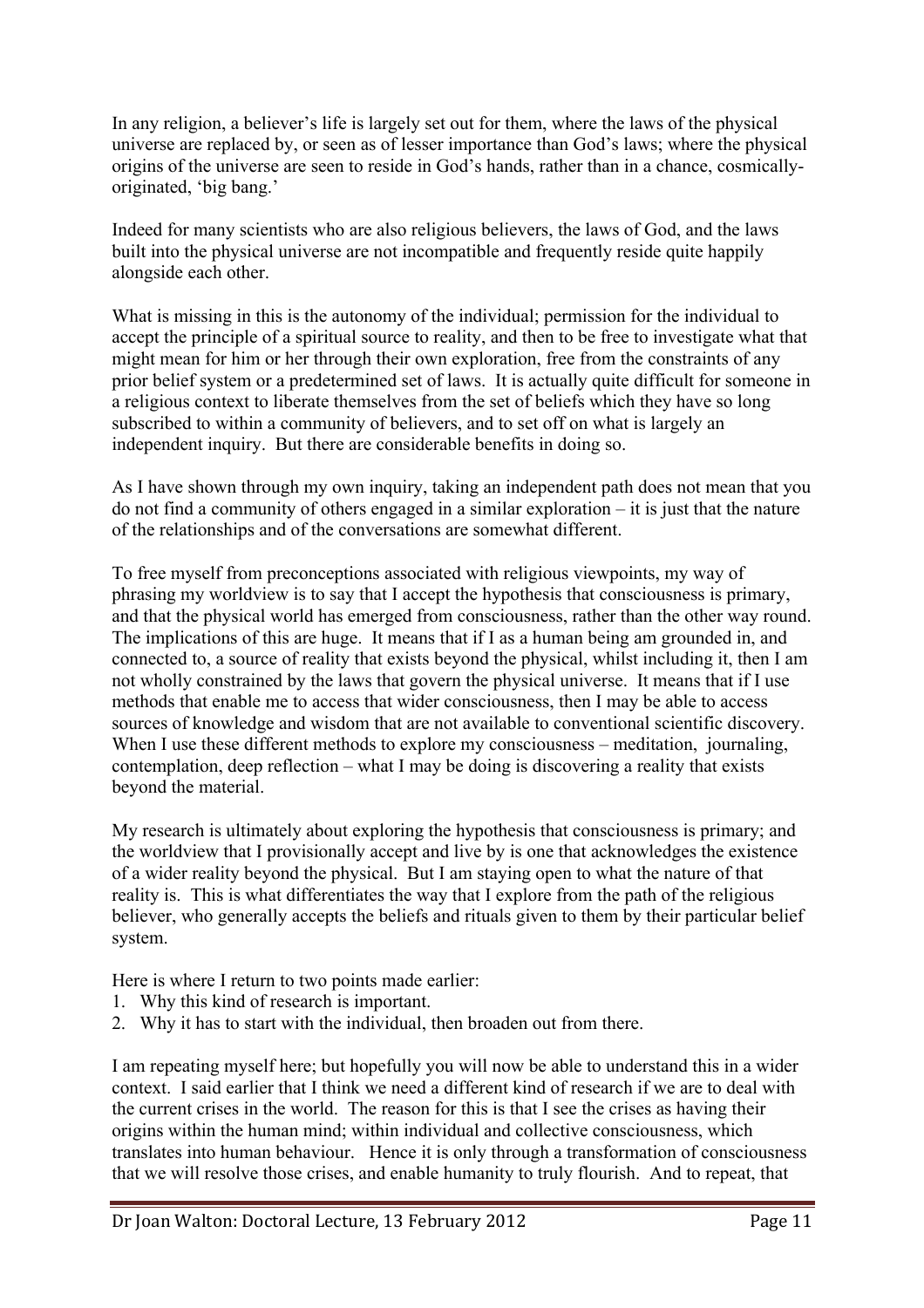will only happen by each person accepting responsibility for their own transformation. There is no magic wand we can wave which will achieve that outcome, no scientific formula that will tell us all what to do. Each individual has to do the hard work for themselves, has to take responsibility for determining what their own life means. In many ways, in this fragmented world, so many people are operating in the dark …..feeling their way forward with no systematic guide ….sensing there is more to the world than meets the eye, but if they cannot relate easily to an existing religious belief system, then they are alone and truly struggling. And this is what leads to destructive and dysfunctional behaviours such as taking drugs or alcohol, over (and under) -eating, or clinging to a belief system as a means of gaining security in an insecure and threatening world; pursuing more & more power or money, or both, in the belief that they will provide fulfilment, or struggling to survive in dysfunctional relationships which do not offer emotional or spiritual nourishment.

Through telling my story in my thesis, I offer a rationale for all of this, and suggestions as to how people might find their way through their difficulties, and find their security deep within themselves, rather than from externally, through their possessions or status in the world.

In conducting my exploration of the nature of consciousness, and my inquiry into the possibility of a deeper spiritual source, I have called, searchingly, upon the disciplines of depth psychology, Buddhism, quantum physics, the science of consciousness, and meditative traditions. It has been a process of experimentation, of systematic and rigorous research; of constant questioning and testing out.

The more people who are able to engage in this kind of independent journey and provide a verifiable and accessible account of their learning and experience, then the more resources there will be for others to draw upon. There will be more role models for those yet to accept the responsibility and take the first courageous steps on the journey of finding out what they were born to do, finding out what the particular meaning and purpose of their life is.

No one can be sure exactly where this research will lead us, nor can we be specific about the benefits that may emerge from it but, given the nature, the huge scale and the imminence of the challenges faced by humanity, the onus is on us, in our search for solutions, to fully investigate the possibilities and to use whatever we find for the benefit of future generations.

Right now, it is truly the journey and not the destination that is important. But, when the number of people engaging in this kind of practice reaches a critical mass, my hypothesis is that our collective human psyche will undergo a major transformation. The next significant stage in human evolution may not be a physical development but one which emerges, as language did, from our minds. In this case, I hypothesise, from our deliberate engagement with our conscious*ness*.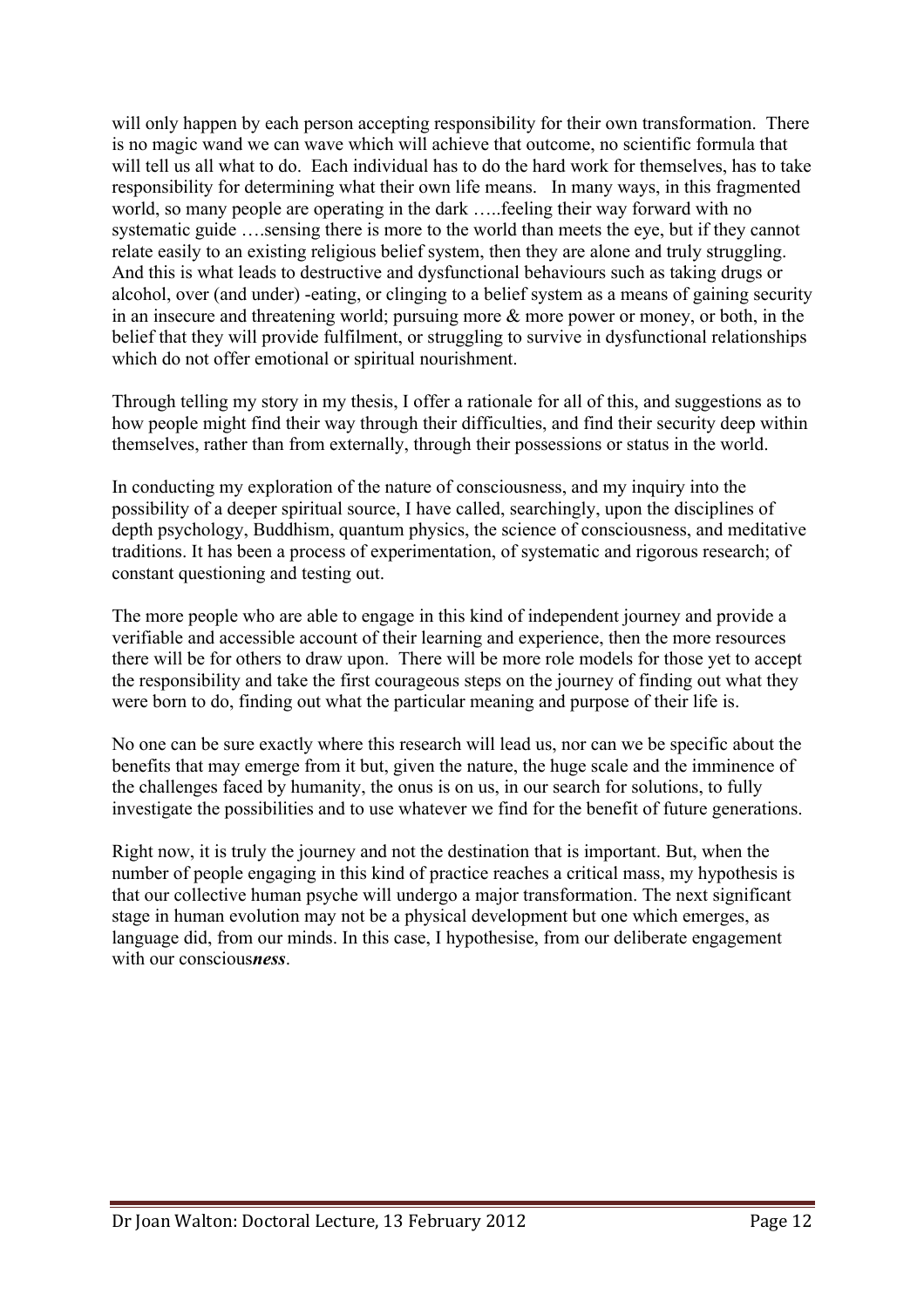# **Current research at LHU**

All of this seems a long way from the research I have been doing at Liverpool Hope University since I came here. I want to show the connections in two respects;

- 1. Why I chose to join an academic community in the first place.
- 2. The work I have been doing with early years practitioners in Liverpool.

### *Choosing to join the academy*

I have worked for most of my career with professionals, mainly in health, social work and social care settings, but also in the wider context of businesses and corporate organisations. What I have realised is that there is great work and learning going on; there are many hugely committed individuals, working with a sense of responsibility for the wellbeing of those they work with or for. I have seen practitioners often drawing on sources of knowledge and wisdom that lie beyond conventional academic knowledge; perhaps not explicitly in ways that I have documented in my thesis, but in undocumented ways they have discovered through their own personal experience and exploration.

Many are in their daily work generating knowledge that is invaluable, but often it is retained within the specific contexts in which they are working, and is not shared with others elsewhere. Which means that all over the country and indeed the globe, people are continually re- inventing the wheel.

This invaluable experience is rarely reflected or disseminated in academic research or journals, which tend to focus on the conceptual and theoretical; they are generally not written in ways that are of direct relevance to practitioners.

This fragmentation reflects the fragmentation that I am suggesting epitomises the world we live in; and in many ways we need to be seeking greater cohesion and unity. I came to the academy in an attempt to do this in relation to creating greater unity between the work of the professional and the work of the academic.

#### *The work in Liverpool*

I joined Liverpool Hope University, and set up the Centre for the Child, Family and Society with the aim of integrating research and practice. Janice Darkes-Sutcliffe from Liverpool City Council approached the university after realising that the practice improvements made possible by the traditional training methods she had been commissioning for early years practitioners in Liverpool were not producing the results she wanted to see. We discussed how we might collaborate to find more effective ways of working with practitioners to improve their practice. As a result of these discussions, we invited a group of early years practitioners to join a process which involved an open-ended commitment, the participants' sole motivation being to improve the well-being of children.

The methodology we chose closely resembled the one I describe in my thesis. Firstly we asked each group member to tell the story of how they came to be doing the work they did, what really mattered to them in life, what their values were, how they wanted their work to make a difference in children's lives, and how they thought they could improve their practice. After supporting them through learning to articulate their innermost feelings about the most important things in their lives, they shared their stories, and listened to each other, in a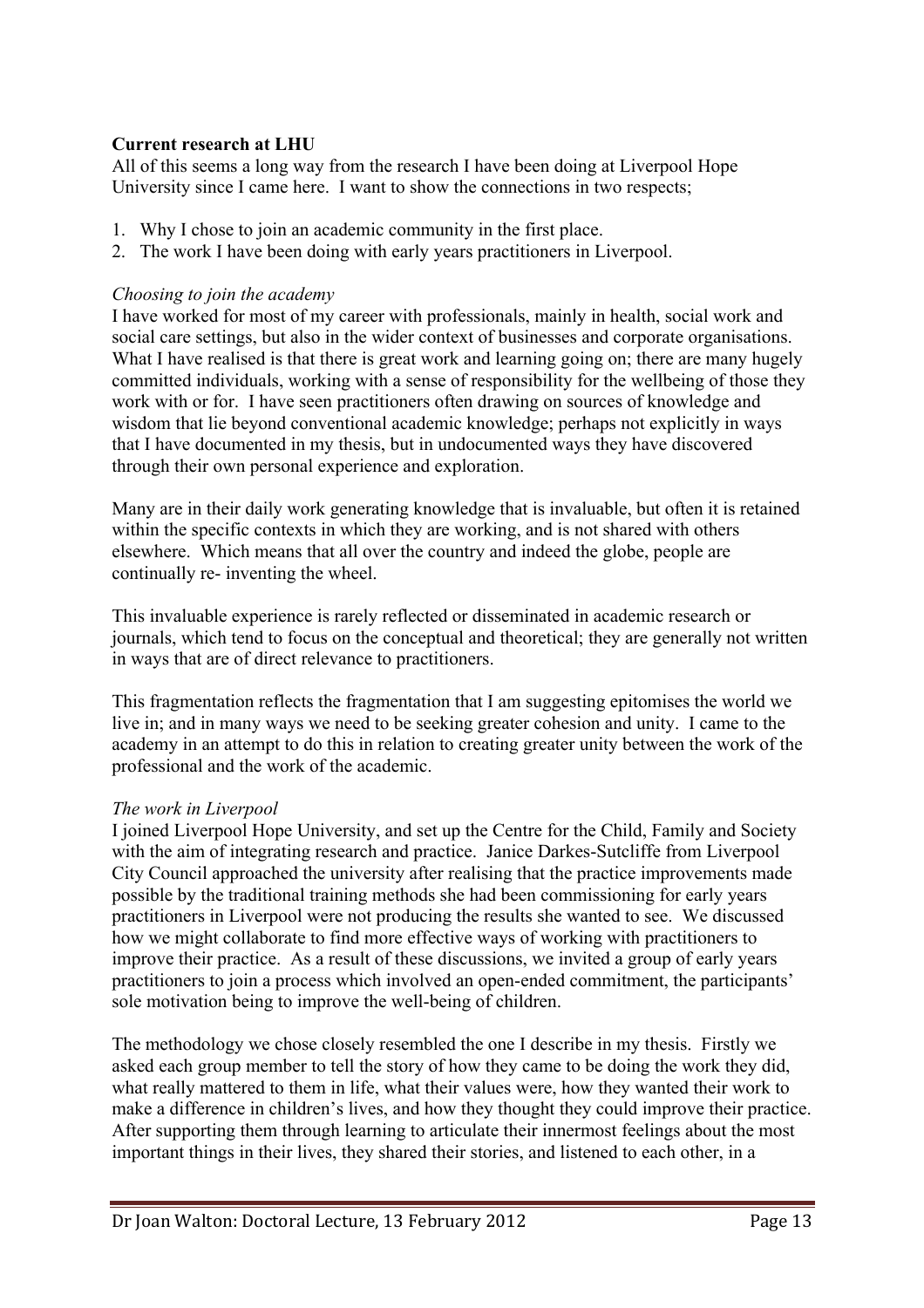process that was powerful and profound, very similar to the kind of experience I had had in the co-operative inquiry that I discussed earlier.

One example of the valuable insights that emerged from the inquiry was the recognition by all the participants of the importance of the quality of the relationship between practitioner and child *in each and every moment.* The well-being of a child can be positively or negatively influenced by what happens, moment-by-moment, in their relationships. From this realisation and group discussions came the phrase 'Every Moment Counts'.

Putting this learning into practice requires the practitioner to give high quality attention to every child throughout the working day, with considerable skill, energy, patience and focus. The group came to know that to provide such continuous attention, they needed to have a deep level of belief and confidence in themselves and their abilities, which many discovered they did not have. The process of articulating and sharing their strengths and weaknesses, their values and aspirations, and listening to those of others enabled them to both identify this need, and for many of them to achieve it.

One concept from outside conventional training methods which the group found helpful was that of 'mindfulness'. A concept with origins in Buddhism, mindfulness has been described as paying full attention, non-judgementally, in each present moment. As a consequence of the individual and collaborative process, many of the practitioners experienced a transformation which not only helped them to improve their day to day practice with the children in their charge, but it had a major, positive effect on their beliefs about themselves and on their confidence as individuals. This not only proved to be of great benefit to the quality of childcare they provided; it also very positively influenced their relationships within the group, and with other colleagues and stake-holders.

The experience and learning of the project has been the subject of a conference held by the practitioners themselves, has been published in two academic journals, and has been the subject of a student's essay submitted as part of a doctoral qualification. These all contribute to my aim of grounding research in the experience of practitioners, and of making their accounts accessible to the academic community.

#### **Conclusion**

In concluding this presentation, I just want to comment on a statement that has been included in the strategic map of the Faculty of Education here at Liverpool Hope, written by the Dean, Professor Bart McGettrick. Bart has written that he sees education as having a humanising influence on society, and that it should be based on values emerging from hope and love. The strategic map for the faculty includes the purpose: "To contribute to the development of knowledge and understanding in all fields of education, characterising all work with values arising from hope and love".

It is unusual and visionary to introduce concepts such as hope and love in an academic context, and I admire Bart's courage in doing this. I am also in complete accord with such a mission, and have explicitly supported it since I first became aware of it. However, like many great values and calls to action, I think words of this order are very easy to say, but not so easy to know how to put into practice. It reminds me of the time I sat in church as a 16 year old, very shortly before I decided that confirmation into the Christian Church was not for me. I would listen to sermons and they would have a positive impact on me. They would all